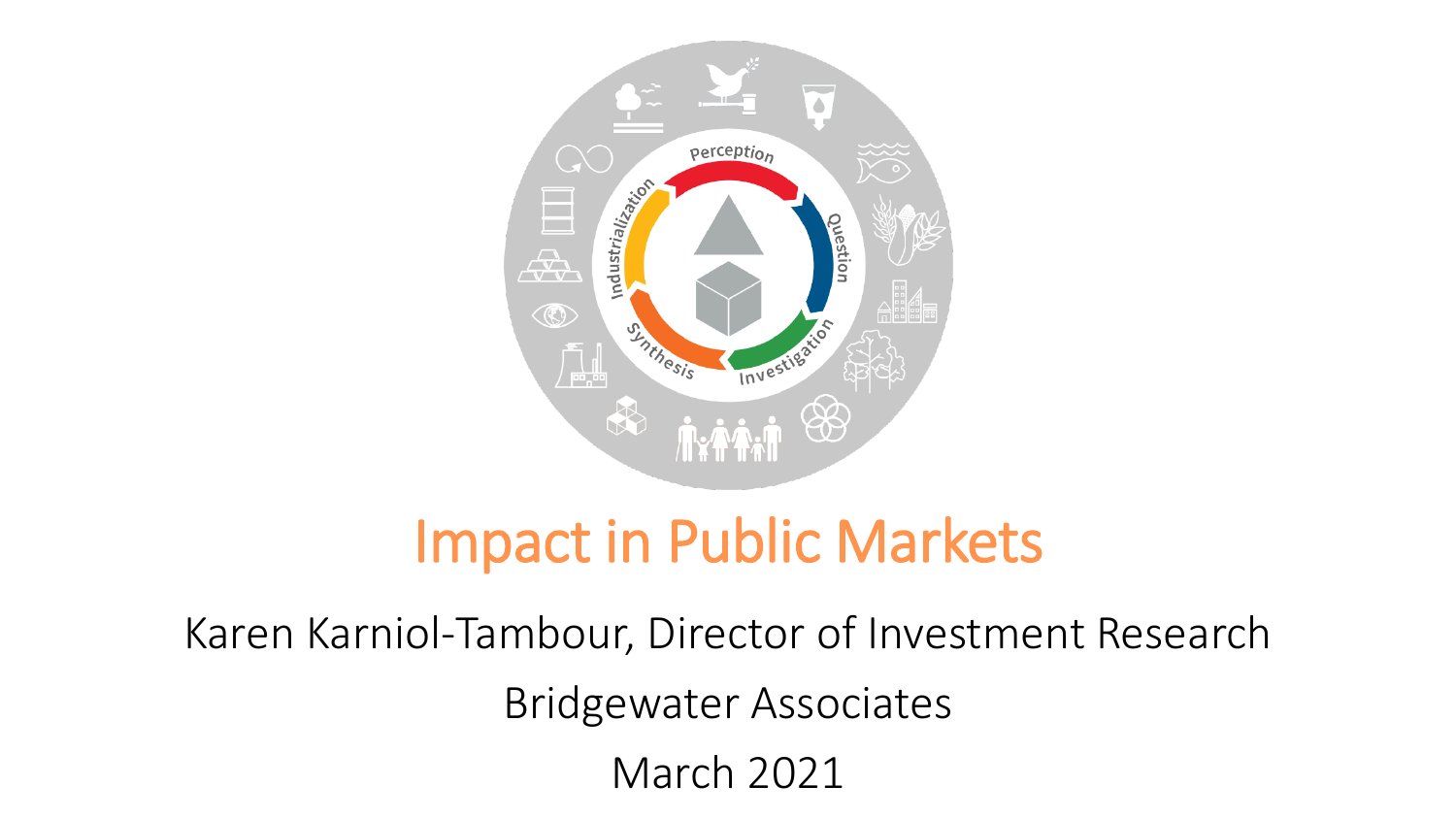## 3D PORTFOLIO ENGINEERING: RETURN-RISK-IMPACT

**As investors approach ESG and Sustainability, there is a crucial first goal level question: Is the approach designed to address…**



Please review the "Important Disclosures and Other Information" located at the end of this presentation.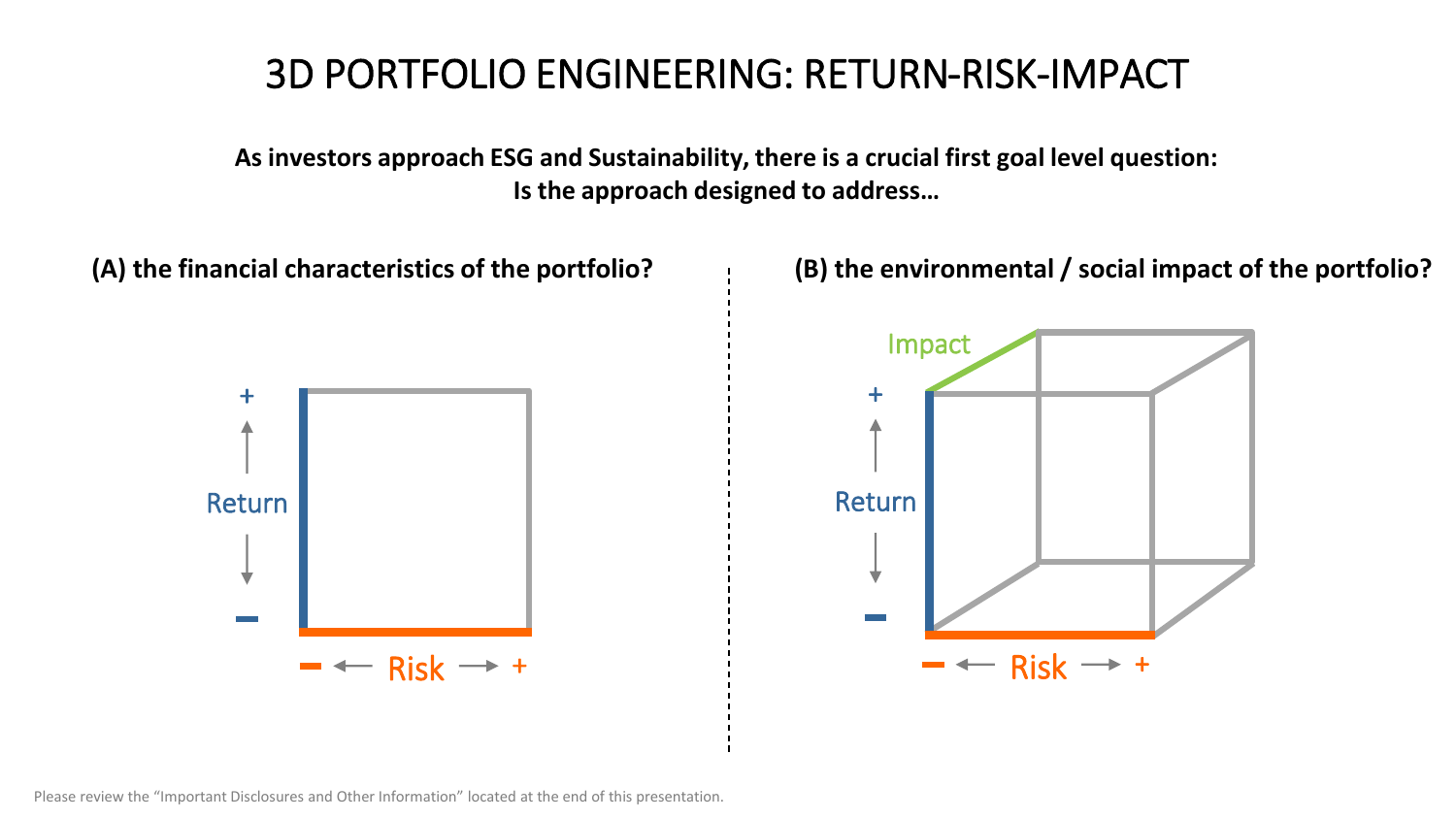## SUSTAINABILITY FRAMEWORK ACROSS ASSET CLASSES



Based on Bridgewater analysis, as of 3Q 2020. Please review the "Important Disclosures and Other Information" located at the end of this presentation.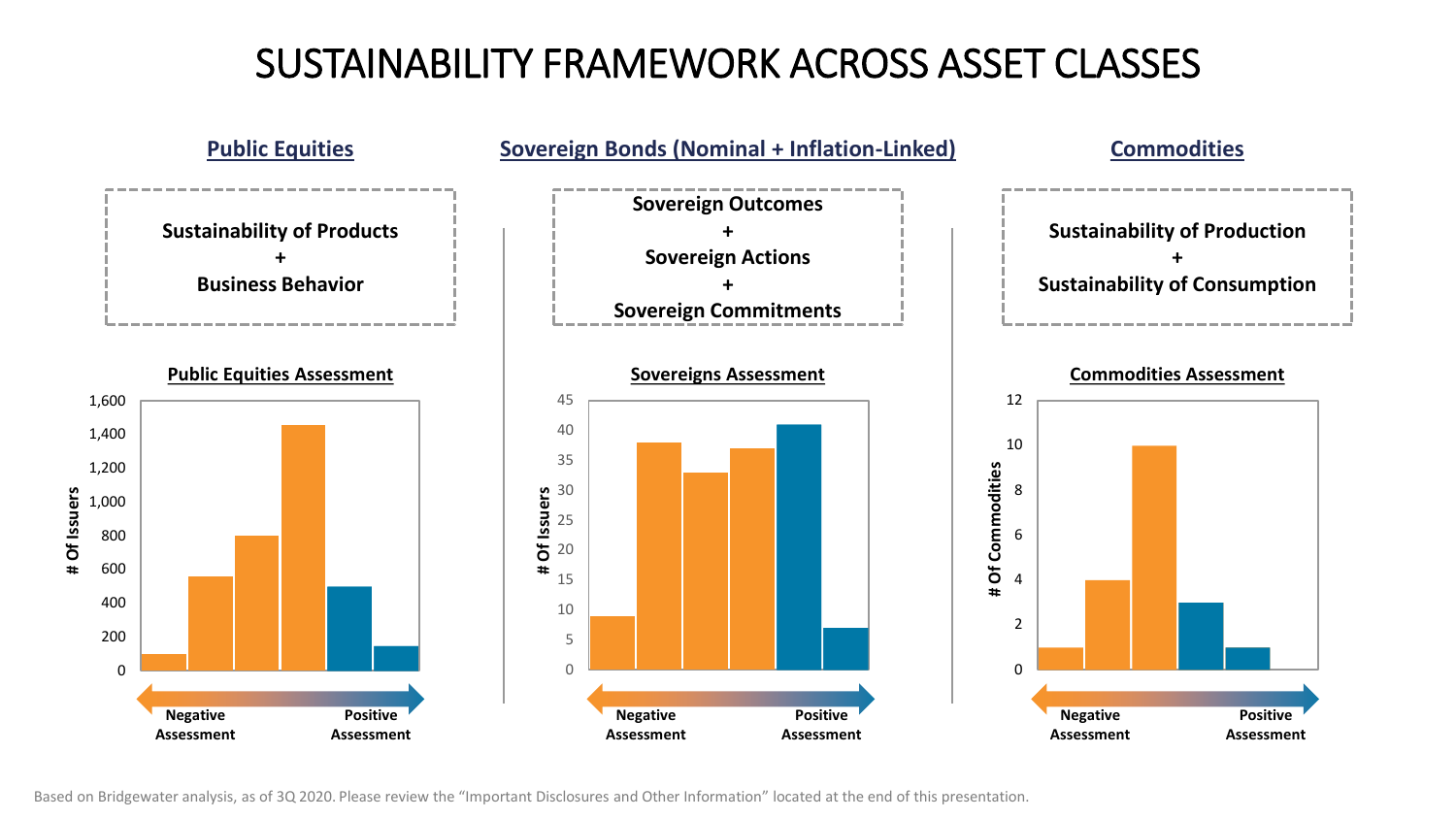### EQUITIES



### **Systematic Analysis Case Study: Utilities Company**

#### **PRODUCTS AND SERVICES**

- Provides water and wastewater services to 15M customers
- 100% revenue alignment to SDG 6: Clean Water and Sanitation

#### **BUSINESS BEHAVIOR**



For illustrative purposes only. SDG Equities index represents an illustrative view of equity allocations that use SDG ratings to select SDG-aligned assets. This index is constructed based on Bridgewater<br>analysis. The index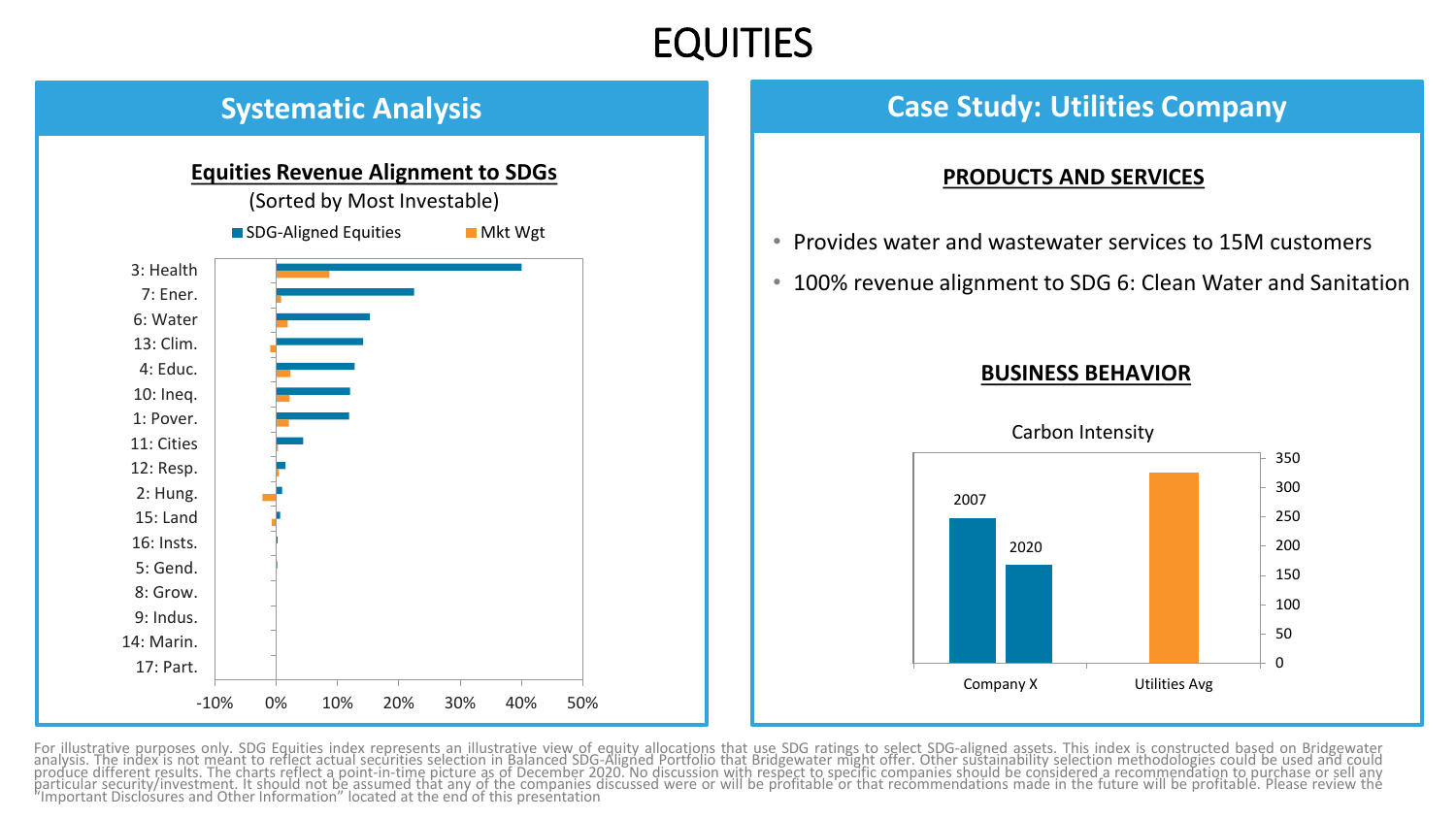### SOVEREIGN BONDS



### **Systematic Analysis Case Study: European Country**

**OUTCOMES**



#### **ACTIONS / COMMITMENTS**



For illustrative purposes only. SDG Equities index represents an illustrative view of equity allocations that use SDG ratings to select SDG-aligned assets. This index is constructed based on Bridgewater<br>analysis. The index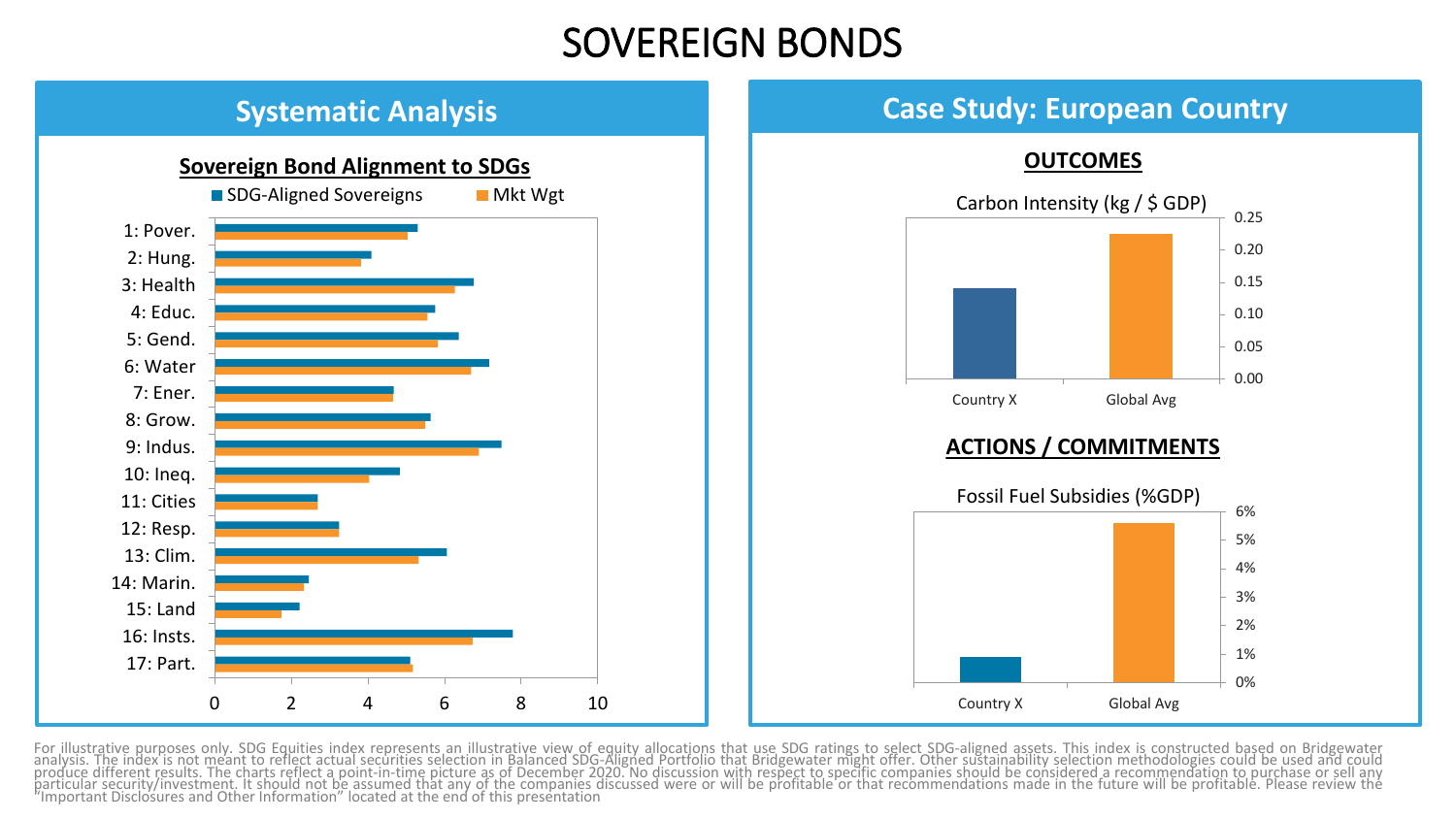### COMMODITIES

#### **Commodity Sustainability Assessment**



### **Systematic Analysis Case Study: Industrial Metals**

#### **SUSTAINABILITY OF PRODUCTION**



For illustrative purposes only. SDG Equities index represents an illustrative view of equity allocations that use SDG ratings to select SDG-aligned assets. This index is constructed based on Bridgewater<br>analysis. The index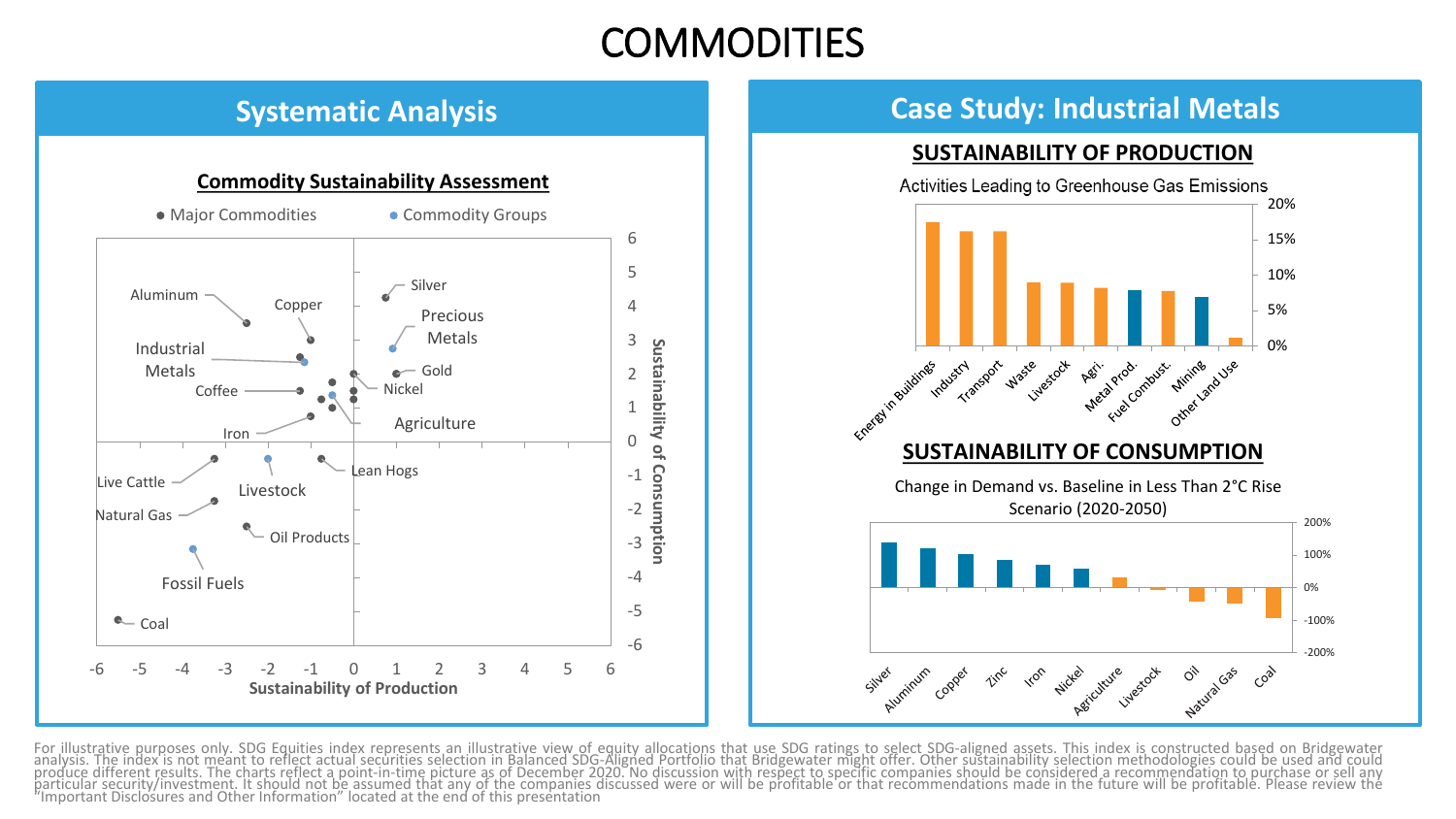## EXAMINING IMPACT ACROSS THE PORTFOLIO: CLIMATE CHANGE EXAMPLE



For illustrative purposes only. These perspectives are not meant to reflect actual securities selection in Balanced SDG-Aligned Portfolio that Bridgewater might offer. The SDG-Aligned asset indices<br>represents an illustrati the end of this presentation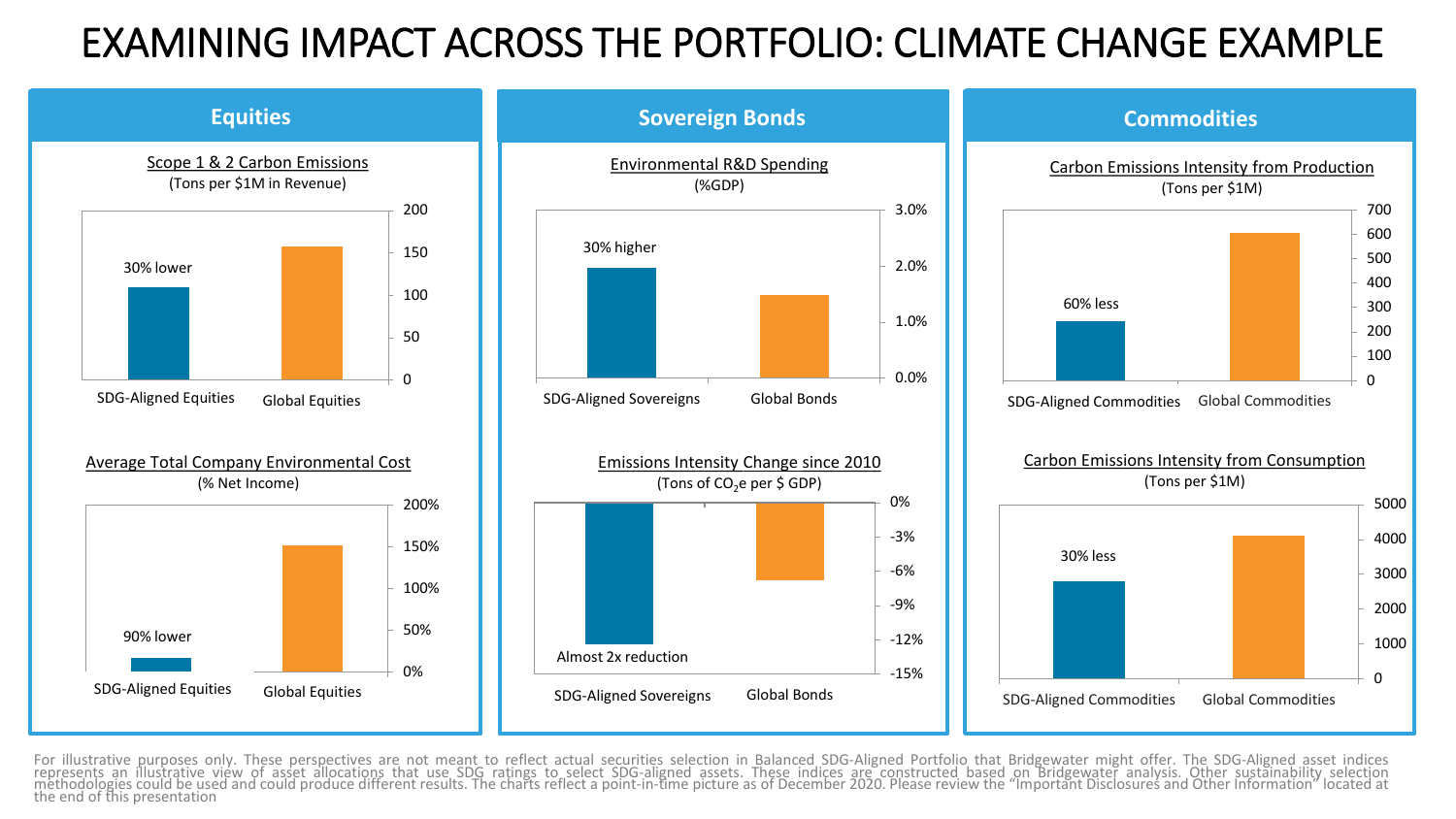# Important Disclosures and Other Information

Please read carefully the following important disclosures and other information as they provide additional information<br>relevant to understanding the assumptions, research and performance information presented her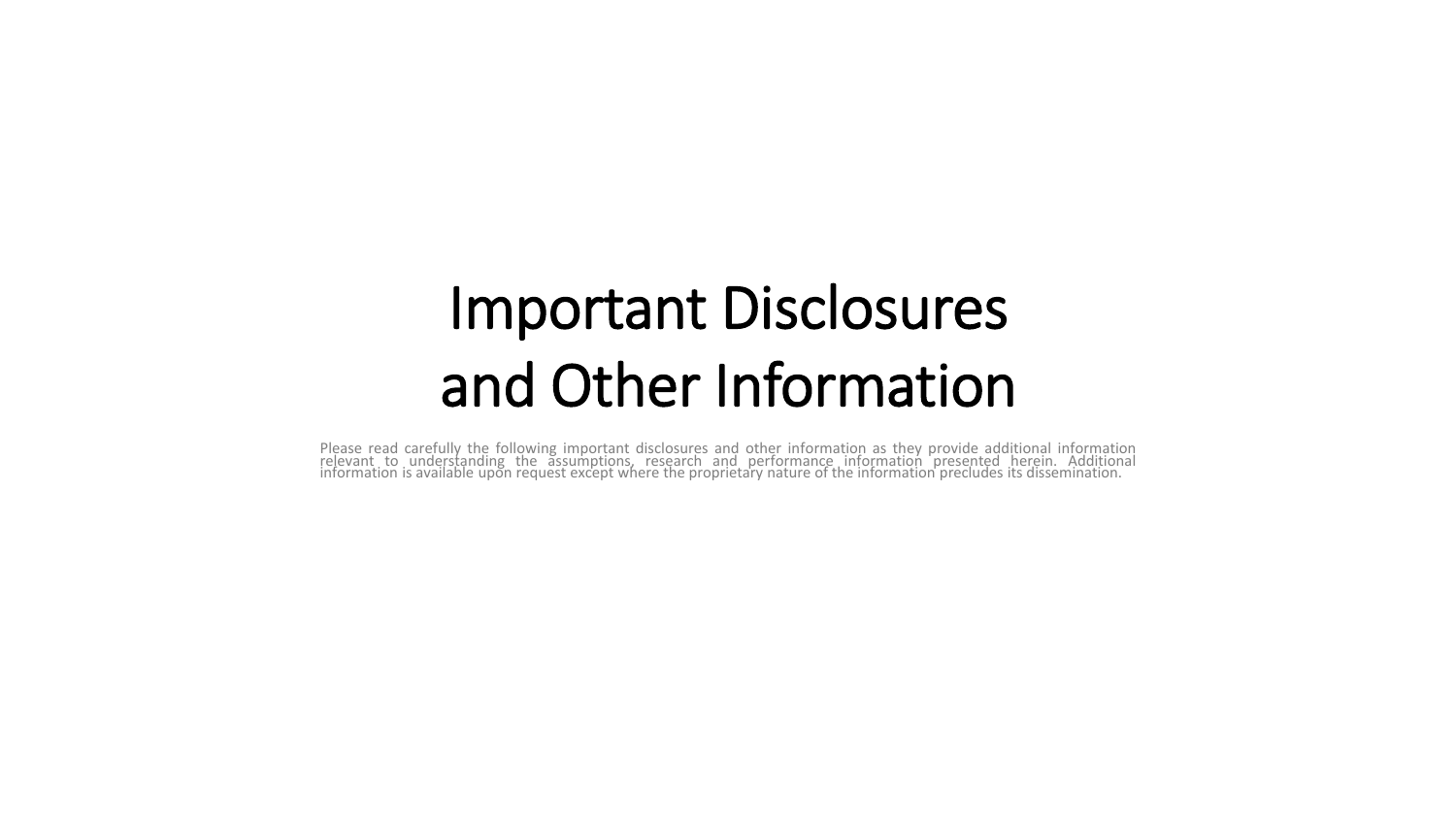# IMPORTANT DISCLOSURES

This presentation contains proprietary information regarding Bridgewater Associates. LP ("Bridgewater") and the strategies Bridgewater manages and is being furnished on a confidential basis to a sophisticated prospective i purpose of evaluating an investment with Bridgewater. By accepting this presentation, the prospective investor agrees that it (and each employee, representative or other agent of such prospective investor) will use the inf evaluate its potential interest in a fund or strategy described herein and for no other purpose and will not divulge any such information to any other party. No part of this presentation may be (i) copied, photocopied or d form by any means or (ii) redistributed without the prior written consent of Bridgewater. Notwithstanding anything to the contrary, a prospective investor, and each employee, representative or other agent of such prospecti may disclose to any and all persons, without limitation of any kind, the U.S. federal and state income tax treatment and tax structure of a fund described herein (and any of the transactions contemplated hereby) and all ma kind (including opinions or other tax analyses) that are provided to a prospective investor relating to such U.S. federal and state income tax treatment and tax structure.

This presentation has been prepared solely for informational purposes and is not an offer to buy or sell or a solicitation of an offer to buy or sell any security or to participate in any trading strategy. Any such offerin to a definitive offering memorandum (the "OM") which will contain the terms and risks of making an investment with Bridgewater in the relevant fund and other material information not contained herein and which will superse information in its entirety. In the event of any discrepancy between the information shown in this presentation and the OM, the OM will prevail. Investors should not construe the contents of this presentation as legal, tax investment or other advice. Any decision to invest in a Bridgewater fund or strategy described herein should be made after carefully reviewing the OM (including the risks described therein) and all other related documents, such investigations as the prospective investor deems necessary and consulting such investor's own investment, legal, accounting and tax advisors in order to make an independent determination of the suitability and consequ investment in such fund or strategy. Information only for Swiss qualified investors pursuant to Art 10.3 of the Collective Investment Schemes Act (CISA): Representative in Switzerland: UBS Fund Management (Switzerland) AG, 6. CH-4052 Basel, Paving Agent in Switzerland: UBS Switzerland AG, Bahnhofstrasse 45, CH-8001 Zurich. The offering memorandum, subscription documents and the financial statements of an investment fund offered to Swiss qual investors are available free of charge from the Representative in Switzerland.

An investment in any Bridgewater fund or strategy involves significant risks and there can be no assurance that any fund or strategy will achieve its investment objective or any targets or that investors will receive any r An investment in any Bridgewater fund or strategy is suitable only for sophisticated investors and requires the financial ability and willingness to accept the high risks inherent in such an investment (including the risk investment) for an indefinite period of time. Past performance is not indicative of future results.

This presentation and the OM will only be made available to persons or entities who are "accredited investors" under the Securities Act of 1933, as amended, and "qualified purchasers" under the Investment Company Act of 19 amended. The distribution of this presentation and the OM may be restricted by law in certain jurisdictions, and it is the responsibility of persons into whose possession this presentation or the OM comes to inform themsel observe, any such restrictions. The shares in the fund may not be offered or sold to the public in Brazil. Accordingly, the shares in the fund have not been nor will be registered with the Brazilian Securities Commission been submitted to the foregoing agency for approval. Documents relating to the shares in the fund, as well as the information contained therein, may not be supplied to the public in Brazil, as the offering of shares in the offering of securities in Brazil, nor used in connection with any offer for subscription or sale of securities to the public in Brazil.

Certain information contained herein constitutes forward-looking statements (including projections, targets, hypotheticals, ratios, estimates, returns, performance, opinions, activity and other events contained or referenc can be identified by the use of terms such as "may," "will," "should," "expect," "anticipate," "project," "estimate," "intend," "continue" or "believe" or other variations (or the negatives thereof) thereof. Due to various uncertainties and actual events, including those discussed herein and in the OM, actual results, returns or performance may differ materially from those reflected or contemplated in such forward-looking statements. As a re prospective investors should not rely on such forward-looking statements in making their investment decisions. Any forward-looking statements contained herein reflect Bridgewater's current judgment and assumptions which ma change in the future, and Bridgewater has no obligation to update or amend such forward-looking statements.

Bridgewater's investment process seeks to understand the cause and effect linkages that drive markets over time. To assess and refine its understanding of these linkages. Bridgewater performs historical stress tests across timeframes and market environments. From these stress tests, Bridgewater is able to simulate how its strategies would have performed prior to their inception. For strategies that include active decision making, Bridgewater "humbles" its simulated alpha returns (by systematically adjusting downward the simulated results that Bridgewater's current alpha investment logic produces) to account for the possibility that it could be wrong. Because t is a core component of Bridgewater's investment process, it shares these simulations with current and prospective investors to demonstrate its thinking. However, because they do not demonstrate actual results, these simula inherently limited and should not be relied upon to make an investment decision.

HYPOTHETICAL PERFORMANCE RESULTS HAVE MANY INHERENT LIMITATIONS, SOME OF WHICH ARE DESCRIBED BELOW. NO REPRESENTATION IS BEING MADE THAT ANY ACCOUNT WILL OR IS LIKELY TO ACHIEVE PROFITS OR LOSSES SIMILAR TO THOSE SHOWN. IN FACT, THERE ARE FREQUENTLY SHARP DIFFERENCES BETWEEN HYPOTHETICAL PERFORMANCE RESULTS AND THE ACTUAL RESULTS SUBSEQUENTLY ACHIEVED BY ANY PARTICULAR TRADING PROGRAM. ONE OF THE LIMITATIONS OF HYPOTHETICAL PERFORMANCE RESULTS IS THAT THEY ARE GENERALLY PREPARED WITH THE BENEFIT OF HINDSIGHT. INADDITION, HYPOTHETICAL TRADING DOES NOT INVOLVE FINANCIAL RISK, AND NO HYPOTHETICAL TRADING RECORD CAN COMPLETELY ACCOUNT FOR THE IMPACT OF FINANCIAL RISK IN ACTUAL TRADING. FOR EXAMPLE, THE ABILITY TO WITHSTAND LOSSES OR TO ADHERE TO A PARTICULAR TRADING PROGRAM IN SPITE OF TRADING LOSSES ARE MATERIAL POINTS WHICH CAN ALSO ADVERSELY AFFECT ACTUAL TRADING RESULTS. THERE ARE NUMEROUS OTHER FACTORS RELATED TO THE MARKETS IN GENERAL OR TO THE IMPLEMENTATION OF ANY SPECIFIC TRADING PROGRAM WHICH CANNOT BE FULLY ACCOUNTED FOR IN THE PREPARATION OF HYPOTHETICAL PERFORMANCE RESULTS AND ALL OF WHICH CAN ADVERSELY AFFECT ACTUAL TRADING RESULTS. Bridgewater believes that a particular return stream should be evaluated against its expected performance or its benchmark. To that end, Bridgewater demonstrates whether its strategies are operating as expected via a cone shows the performance of a particular strategy over time relative to the strategy's benchmark and also within bands of standard deviation from that benchmark. Separately, to demonstrate the impact of market conditions on t strategies it manages, Bridgewater explains the macro-economic pressures and market conditions that effected performance in the context of client letters, account reviews, or other publications that Bridgewater provides to and prospective investor on a regular basis. Additional information about how Bridgewater thinks about setting expectations for its strategies via a benchmark is available upon request.